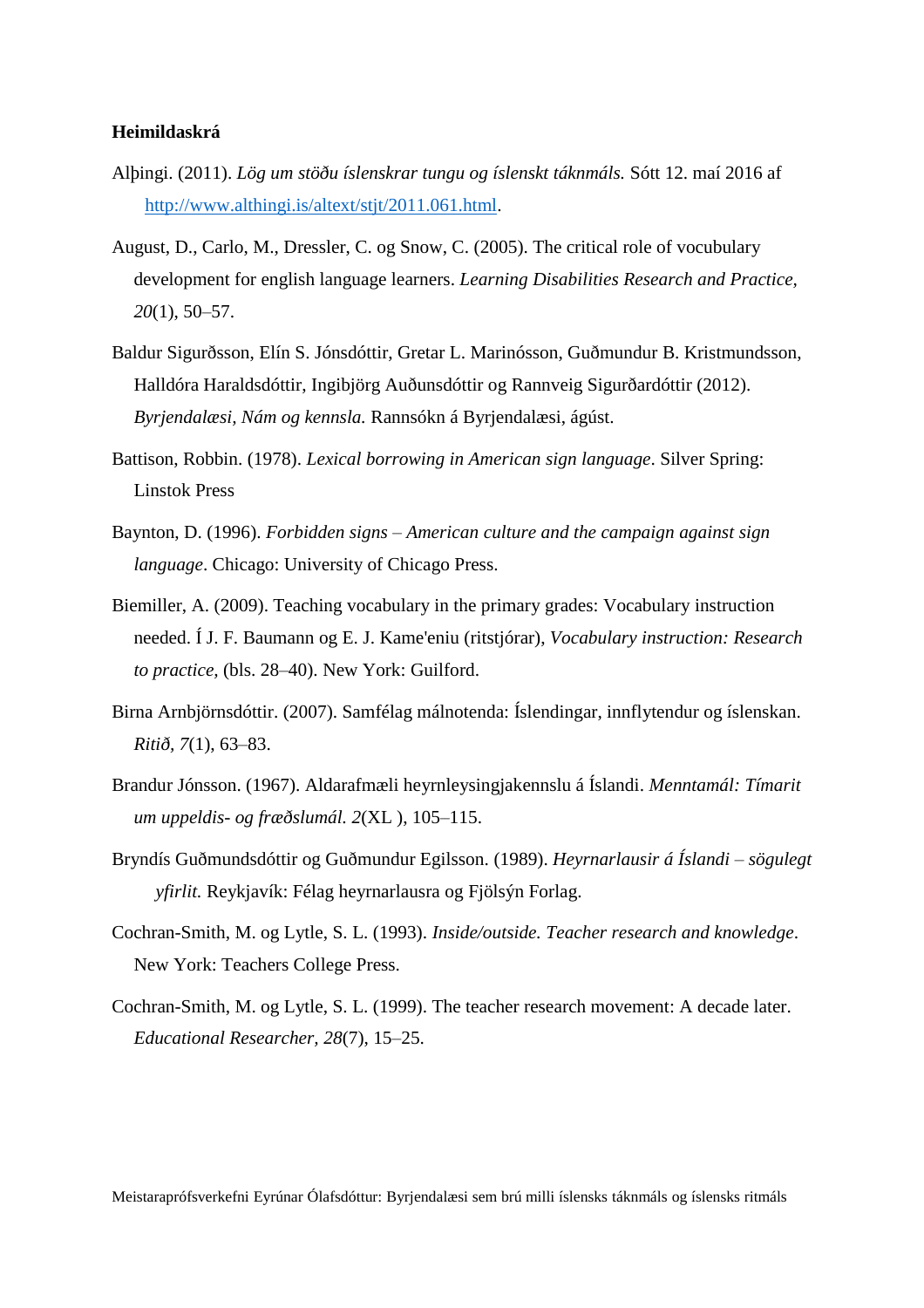- Elísa Guðrún Brynjólfsdóttir, Jóhannes Gísli Jónsson, Kristín Lena Þorvaldsdóttir og Rannveig Sverrisdóttir. (2012). Málfræði íslenska táknmálsins. *Íslenskt mál 34*, (bls. 9– 52). Reykjavík: Íslenska málfræðifélagið.
- Elliott, J. (1991). *Action research for educational change*. Buckingham: Open University Press.
- Elliott, J. (2007). *Reflecting where action is: The selected works of John Elliott*. London: Routledge.
- Eygló Björnsdóttir, María Steingrímsdóttir og Sigríður Margrét Sigurðardóttir. (2013). Innleiðing á *Byrjendalæsi*: Viðhorf og reynsla kennara. *Netla – Veftímarit um uppeldi og menntun.* Menntavísindasvið Háskóla Íslands. Sótt af <http://netla.hi.is/greinar/2013/ryn/011.pdf>
- Ewoldt, C., Israelite, N. & Hoffmeister, R. (1989). *A review of the literature on the effective use of native sign language on the acquisition of a majority language by hearing impaired students. A final report to Minister of Education, Ontario.* Boston University: Faculty of Education, Your University and Center for the Study of Communication and Deafness, (Monograph)
- Fischer, S. og Janis, W. (1990). Verb sandwiches in American sign language. Í P. Siegmund og T. Vollhaber, (ritstjórar), *Current trends in European sign language research.* Hamburg: Signum Verlag.
- Fromkin, V., Rodman, R. og Hyams, N. (2014). *An introduction to language.* (10. útgáfa). United States of America: Wadsworth, Cengage learning.
- Gísli Skúlason. (1907). Um daufdumbraskóla og daufdumbrakenslu. *Nýtt kirkjublað 15*, 169– 174.
- Grosjean, Francois. (1996). Living with two languages and two cultures. Í Ila Parasnis (ritstjóri), *Cultural and language diversity and the deaf experience,* (bls. 20–37). Cambridge: Cambridge University Press.
- Grosjean, Francois. (2002). "Réttur heyrnarlausra barnsins til að alast upp tvítyngt." (Bryndís Viglundsdóttir þýddi) .*DÖFFblaðið, Fréttabréf Félags heyrnarlausra 1*(5), 3–4.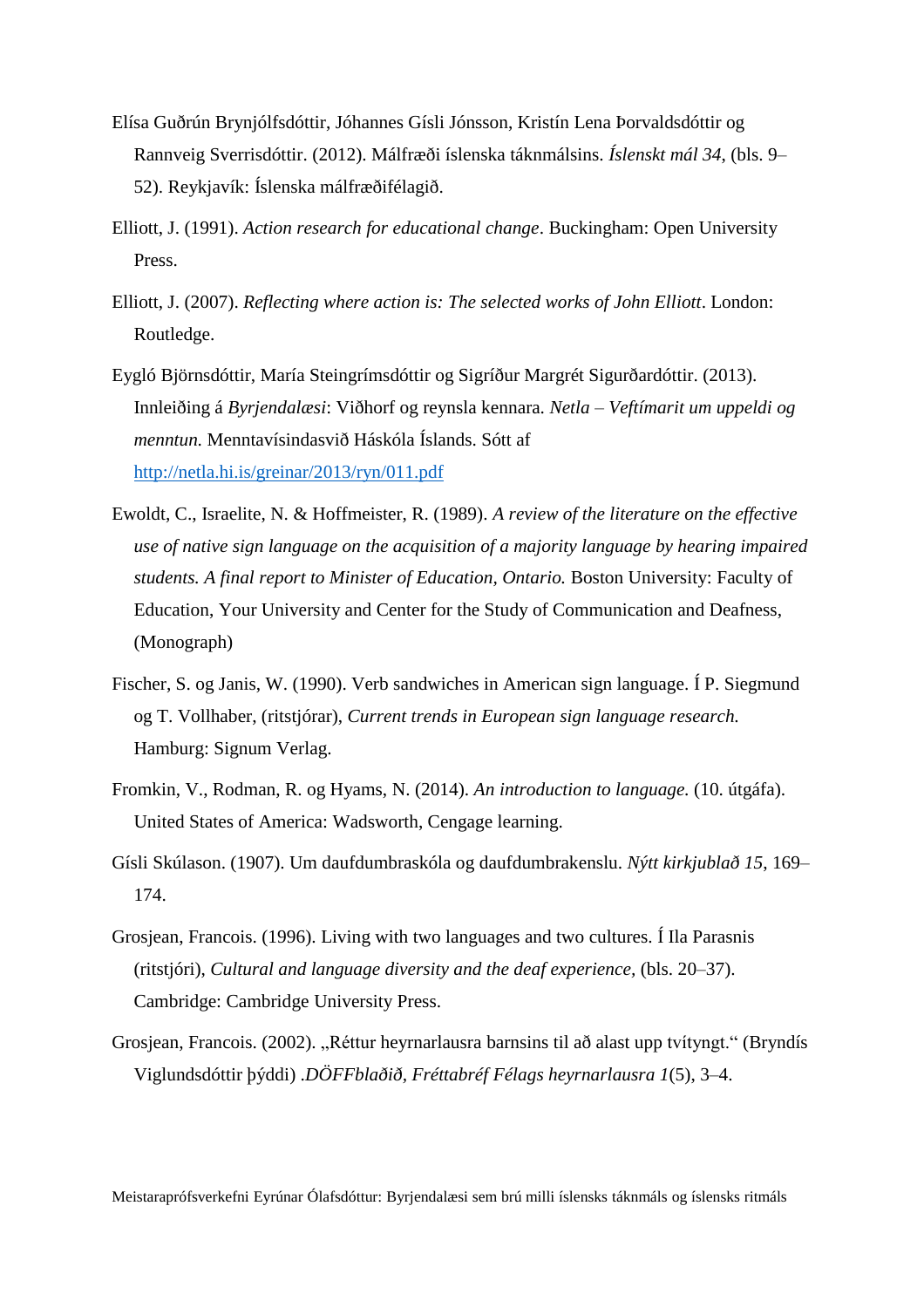- Guðlaug Snorradóttir. (1979). Kennsla heyrnarskertra. Í Margrét Margeirsdóttir (ritstjóri), Þroskahömlun barna: Ellefu erindi, gefin út að tilhlutan Landssamtakanna Þroskahjálpar, (bls. 66–77). Reykjavík: Iðunn.
- Gunnar Salvarsson. (1995). *Daufir duga: Saga og samfélag heyrnarlausra.* Reykjavík: Námsgagnastofnun.
- Hafþór Guðjónsson (2008). Starfendarannsóknir í Menntaskólanum við Sund. Netla Veftímarit um uppeldi og menntun. Rannsóknarstofnun Kennaraháskóla Íslands. <http://netla.hi.is/greinar/2008/002/index.htm>
- Hafþór Guðjónsson (2011). Kennarinn sem rannsakandi. Ráðstefnurit Netlu Menntakvika 2011. Menntavísindasvið Háskóla Íslands.<http://netla.hi.is/menntakvika2011/011.pdf>
- Hoffmeister, R. J. (2000). A piece of the puzzle: ASL and reading comprehension in deaf children. Í C. Chamberlain, J. Morford og R. Mayberry (ritstjórar), *Language acquisition by eye.* Mahwah, NJ: Lawrence Erlbaum.
- Hulda Patricia Haraldsdóttir. (2013). *Þátíðarmyndun og stærð íslensks orðaforða tvítyngdra leikskólabarna.* Meistararitgerð. Háskóli Íslands, Reykjavík.
- Humphries, T. og MacDougall, F. (2008). "Chaining" and other links: Making connections between American Sign Language and English in Two Types of School Settings. *Visual Anthropology Review. 15*(2), 84–94. Sótt á <https://anthrosource.onlinelibrary.wiley.com/doi/epdf/10.1525/var.2000.15.2.84>
- 
- *Íslenska skýrsla nefndar samkvæmt lögum nr. 26/2007.* Bls. 147.
- Jacobs, L. M. (1980). *A deaf adult speaks out*. Washington, D.C.: Gallaudet College Press.
- Kannapell, B. (1989). Inside the deaf community. In S. Wilcox (Ed.), *American deaf culture,* (bls. 21–28). Silver Spring, MD: Linstok Press.
- Kelly, A. (1995). Fingerspelling interaction: A set of deaf parents and their deaf daughter. Í C. Lucas (ritstjóri), *Sociolinguistics in deaf communities.* (bls. 62–73). Washington, DC: Gallaudet University Press.
- Kristinasen, H. (1985). Ord, ord, ord... et "dagsbogsblad" om danskundervisning for voksne døve med tegnsprog som primærsprog. Í B. Hansen (Ritstj.), *Tegnsprogsforskning og tegnsprogsbrug* (bls. 86-90). København: Døves Center for Total Kommunikation.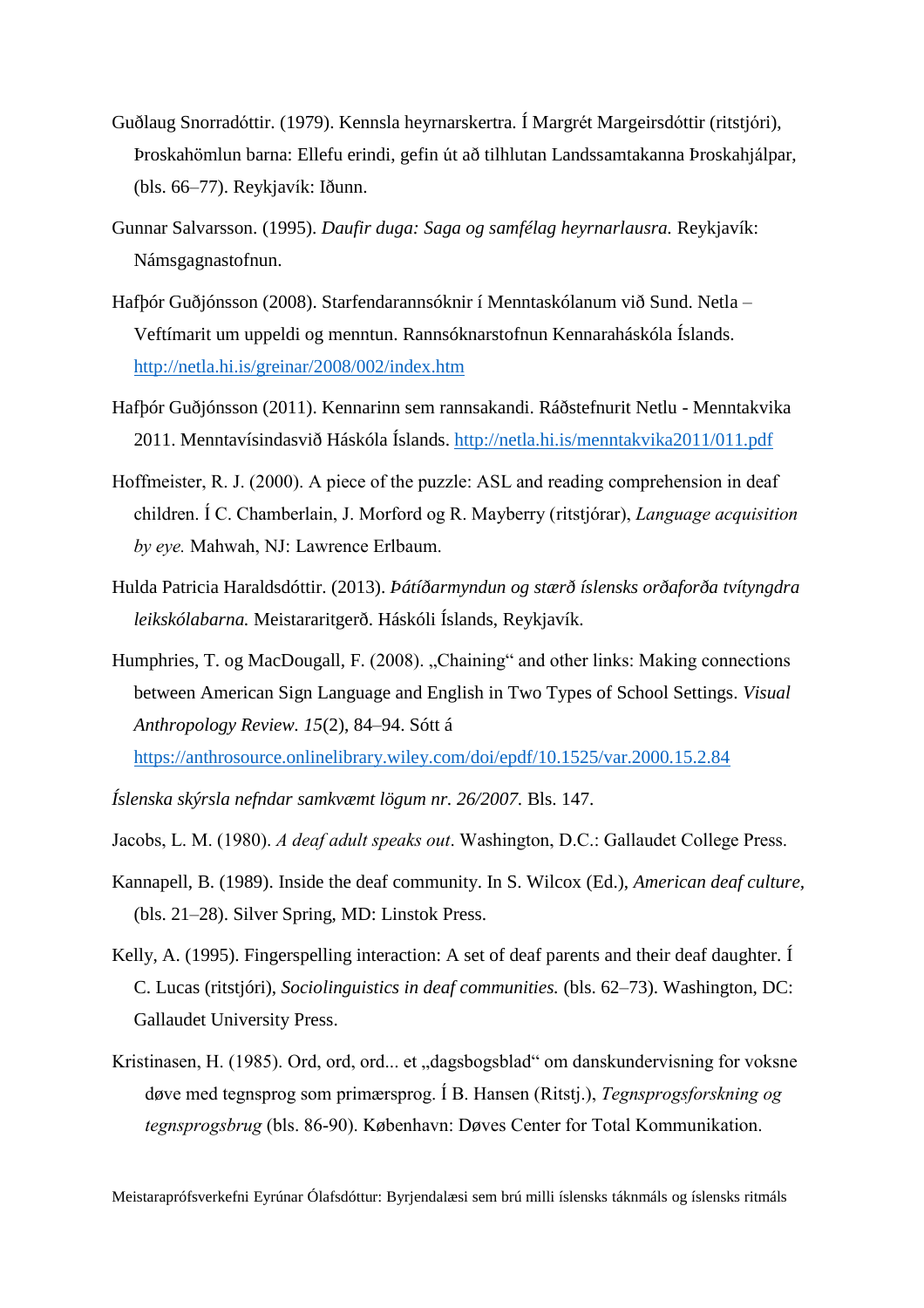- Ladd, P. (2003). *Understanding deaf culture: In search of deafhood.* Clevedon, UK: Multilingual Matters.
- Lane, H. (1984). *When the mind hears: A history of the deaf.* New York: Random House. Vintage Books.
- Lane, H. (1992). *The mask of benevolence: Disabling the deaf community.* New York: Alfred A. Knopf.
- Lane, H. (2002). Do deaf people have a disability? *Sign Language Studies, 4,* 356–379*.*
- Lane, H., Hoffmeister, R. og Bahan, B. (1996). *A journey into the deaf world.* San Diego: DawnSignPress.
- Lervag, A., og Aukrust, V. G. (2010). Vocabulary knowledge is a critical determinant of the difference in reading comprehension growth between first and second language learners. *Journal of Child Psychology and Psychiatry 51*(5), 612–620. Sótt af http://lesvefurinn.hi.is/node/147.
- Lichtenstein, E. (1998). Reading in deaf children. *Journal of Deaf Studies, 3*(2), 1–55.
- Mancilla-Martinez, J., Kieffer, M. J., Biancarosa, G., Christodoulou, J. A., & Snow, C. E. (2011). Investigating English reading comprehension growth in adolescent language minority learners: Some insights from the simple view. *Reading and Writing, 24*(3), 339– 354.
- Marschark, M. og Hauser, P. C. (2012). *How deaf children learn. What parents and teachers need to know.* New York: Oxford University Press.
- Menntamálaráðuneytið (1999, 2007). Aðalnámskrá grunnskóla íslenska. Reykjavík: Höfundur.
- Menntamálaráðuneytið. (1999). Aðalnámskrá grunnskóla íslenska. Reykjavík: Höfundur.
- Menntamálaráðuneytið. (2007). Aðalnámskrá grunnskóla íslenska. Reykjavík: Höfundur.
- Mennta- og menningarmálaráðuneyti. (2013). *Aðalnámskrá grunnskóla: Almennur hluti 2011: Greinasvið 2013.* Reykjavík: Höfundur.
- McNiff, J. og Whitehead, J. (2005). *Action research for teachers. A practical guide*. London: David Fulton Publishers.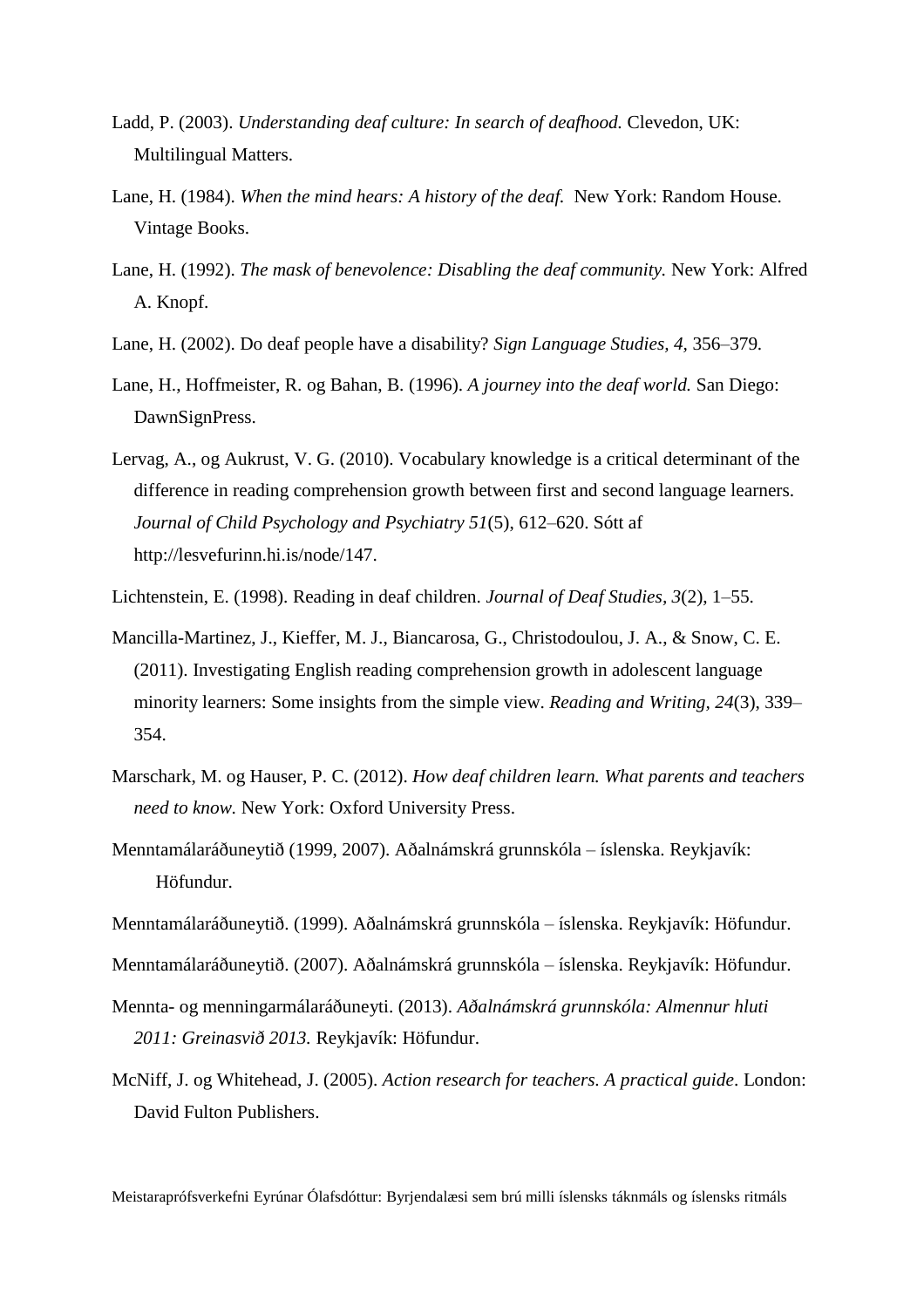- Ozolins, B. (1982). *Lördagsskolan 1977–1978.* (Rannsókn á táknmáli nr. IX). [Forskning om teckenspåk nr. IX]. Stokkhólmur: Stockholms Universited, Institutionen för Lingsvistik.
- Ólafur Þ. Kristjánsson. (1945). "Málleysingjakennsla hér á landi", *Menntamál: Tímarit um uppeldis- og fræðslumál. 1*(18), 7–17.
- Peal, E., og Lambert, W. E. (1962). The relation of bilingualism to intelligence. *Psychological Monographs, 76*, 1–23.
- Rannveig Sverrisdóttir. (2005). Táknmál tungumál heyrnarlausra. *Málfríður*, 21,14–19.
- Ramsey, C. og Padden, C. (1998). Natives and newcomers: Literacy education for deaf children. *Anthropology and Education Quarterly. 29*(l), 5–24.
- Reynir Berg Þorvaldsson. (2010). *Saga heyrnarlausra á Íslandi*. Félag heyrnarlausra. Reykjavík.
- Rósa Eggertsdóttir. (2007). Byrjendalæsi. *Skíma, 30*(2), 17–21.
- Rósa Eggertsdóttir. (2009). *Lestrarfræði: Drög*. Akureyri: Háskólinn á Akureyri.
- Rósa Eggertsdóttir, Jenný Gunnbjörnsdóttir og Þóra Rósa Geirsdóttir. (2010). Byrjendalæsi: Lestur eða læsi? *Skíma, 33*(2), 26–29.
- Rósa Eggertsdóttir (2013). Starfsþróun og varanlegar breytingar í skólastarfi: Byrjendalæsi í ljósi fræða um starfsþróun. Í Rúnar Sigþórsson, Rósa Eggertsdóttir og Guðmundur H. Frímannsson (ritstjórar), *Fagmennskan í skólastarfi: Skrifað til heiðurs Trausta Þorsteinssyni,* (bls. 169–190). Akureyri: Háskólinn á Akureyri og Háskólaútgáfan.
- Rósa Eggertsdóttir, Jenný Gunnbjörnsdóttir og Þóra Rósa Geirsdóttir. (2014). *Byrjendalæsi: Handraðinn.* Akureyri: Miðstöð skólaþróunar. Háskólinn á Akureyri.
- Schirmer, B. R. og Schaffer, L. (2010). *Implementation of the guided reading approach with elementary school deaf students.* American Annals of the Deaf, Volume 155, No. 3, 2010. Sótt af 2. okt. 2014 af http://search.proquest.com/docview/807538845?accountid=27513
- Sigríður Ólafsdóttir og Freyja Birgisdóttir (ritstjórar). Tvítyngi og læsi. *Lesvefurinn um læsi og lestrarerfiðleika.* Reykjavík: Menntamálaráðuneytið. Menntavísindasvið Háskóla Íslands. Sótt 6. september 2015 af [http://lesvefurinn.hi.is/node/147#](http://lesvefurinn.hi.is/node/147)
- Sigríður Ólafsdóttir. (2010). *Íslenskur orðaforði íslenskra grunnskólanema sem eiga annað móðurmál en íslensku*. Meistaraverkefni. Reykjavík: Menntavísindasvið Háskóla Íslands.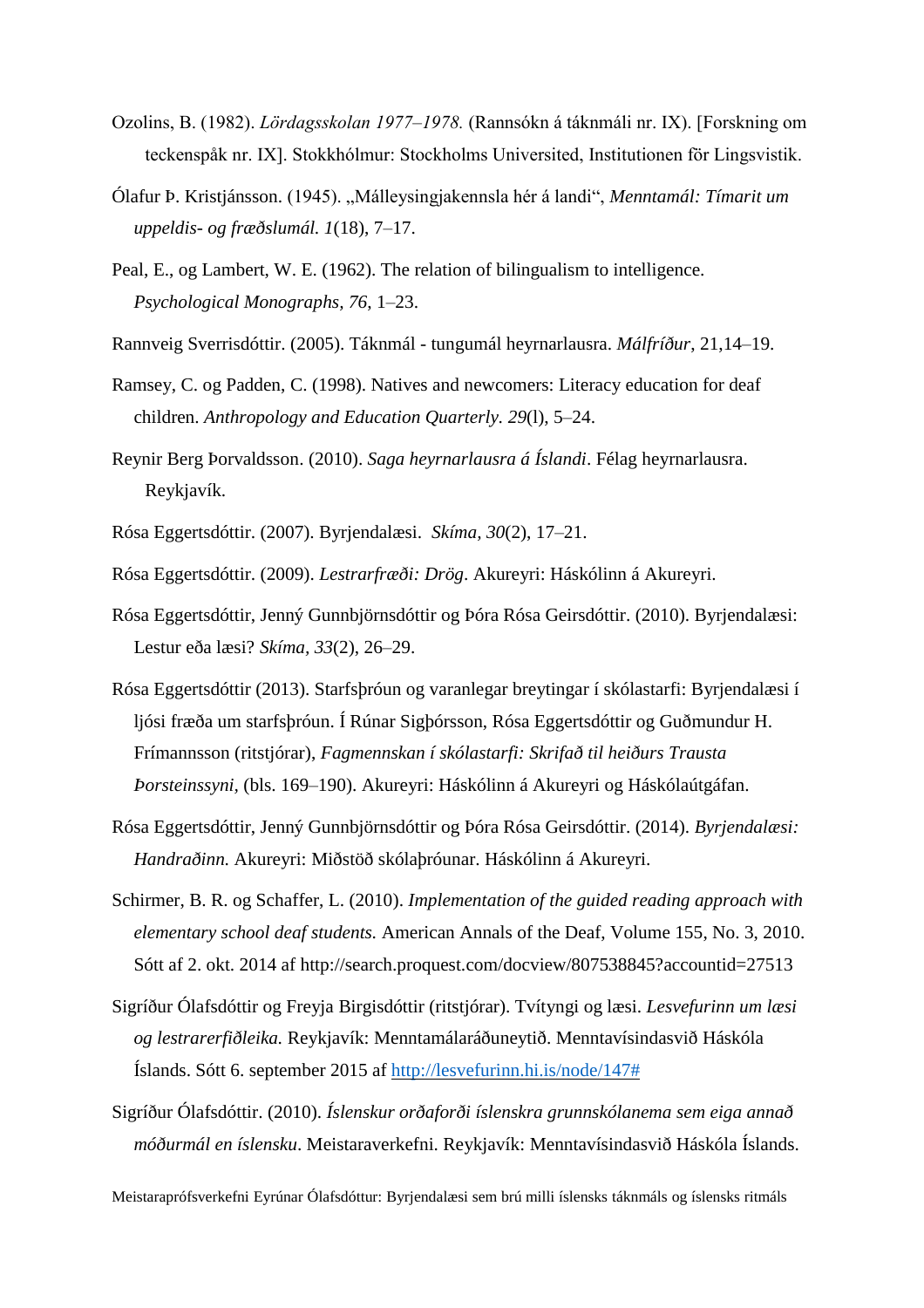- Sigríður Ólafsdóttir (2015). *The development of vocabulary and reading comprehension among Icelandic second language learners.* Óbirt doktorsritgerð. Menntavísindasvið Háskóla Íslands.
- Sigurður Konráðsson (2000). Orðaforði. Í Heimir Pálsson (ritstj.). *Lestrarbókin okkar, greinarsafn um lestur og læsi,* (bls. 151–170). Reykjavík: Rannsóknarstofnun Kennaraháskóla Íslands.
- Skutnabb-Kangas, T. (1994). Linguistic human rights: A prerequisite for bilingualism. Í I. Ahlgren og K. Hyltenstam (Ritstjórar). *Bilingualism in deaf education, international studies on sign language and communication of the deaf*, (bls. 138–159). Hamburg: Signum-Verlag.
- Skutnabb-Kangas, T. (2004). Education of ethnic minorities. Í Dias (ritstjóri) *Bilingual education and bi-literacy: Its meaning and practicability. Series multilingualism, subalternity and hegemony of English, Volume 2*. Frankfurt am Main og New Delhi: Multilingualism Network/Books for Change.
- Somekh, B. og Zeichner, K. (2009). Action research for educational reform: remodelling action research and practices in local contexts. *Educational Action Research, 17*(1), 5–21.

Stefán Jökulsson (1983). Heyrnleysingjaskólinn. *Ný menntamál. 1*(1) 50–55.

- Stenhouse, L. (1975). *An introduction to curriculum research and development*. London: Heinemann.
- Stokoe, William C. (1960). Sign language structure: An outline of the visual communication systems of the American deaf. *Studies in Linguistics Occasional Papers 8.* University of Buffalo Press, Buffalo. [Endurútgefið 2005 í *Journal of Deaf Studies and Deaf Education* 10(1):3–37. *[http://jdsde.oxfordjournals.org/content/10/1/3.full.pdf+html.](http://jdsde.oxfordjournals.org/content/10/1/3.full.pdf+html)*
- Street, B. (2012). *New literacy studies.* Í Michael Grenfell, David Bloome, Cheryl Hardy, Kate Pahl, Jennifer Rowsell og Brian Street (ritstjórar) Language, ethnography and education: Bridging new literacy studies and Bourdieu*.* New York og London: Routledge.
- Svandís Svavarsdóttir. (2001). Hvað er táknmál? Er til alþjóðlegt mál fyrir heyrnarlausra? *Vísindavefurinn*, 6. september 2001. Sótt 3. ágúst 2017. <https://www.visindavefur.is/svar.php?id=1862>